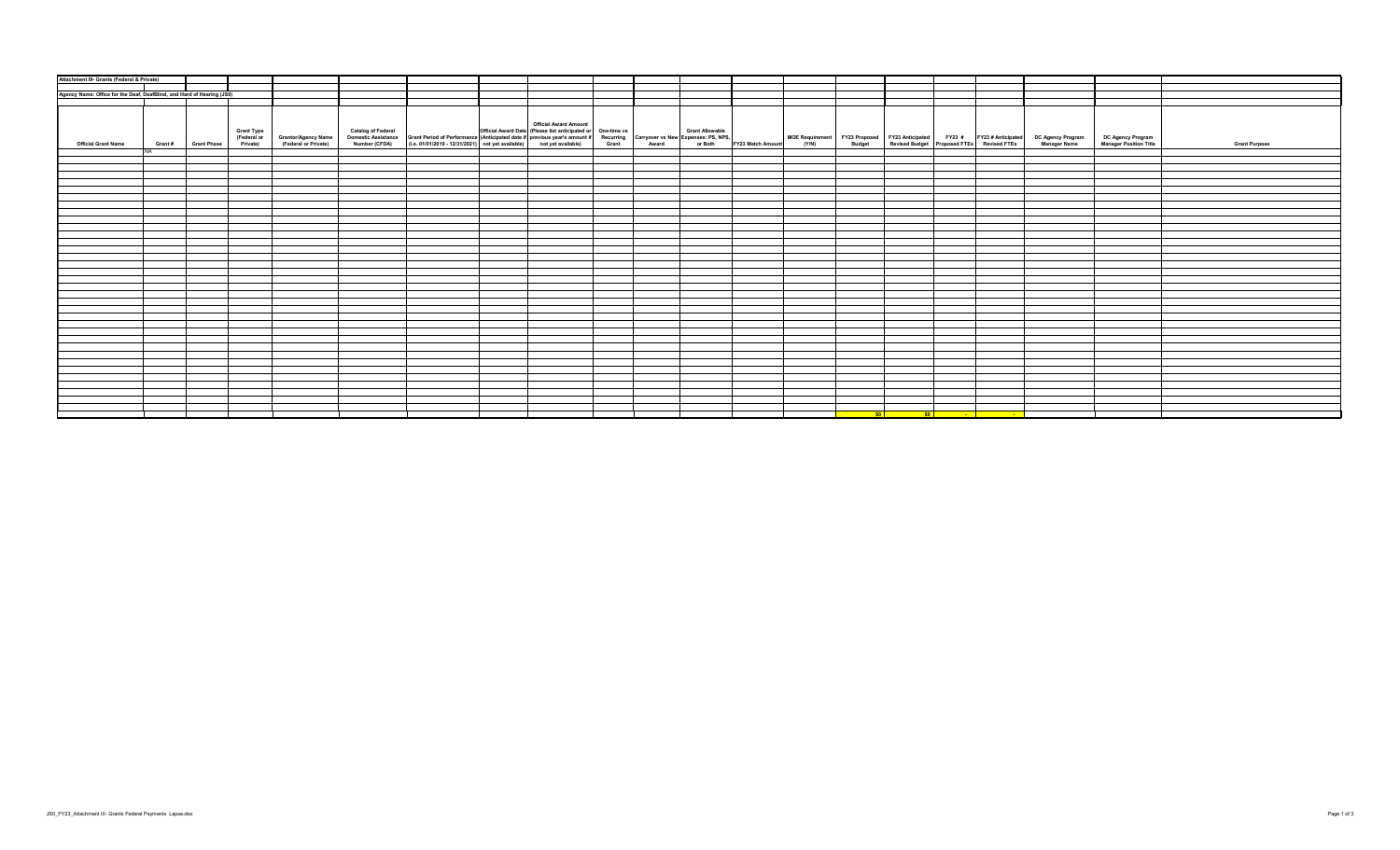|                     | <b>Attachment III-Federal Payments</b>    |                |                 |                 |        |              |
|---------------------|-------------------------------------------|----------------|-----------------|-----------------|--------|--------------|
|                     |                                           |                |                 |                 |        |              |
| <b>Agency Name:</b> |                                           |                |                 |                 |        |              |
|                     |                                           |                |                 |                 |        |              |
|                     |                                           |                |                 |                 |        |              |
|                     |                                           |                |                 |                 |        |              |
|                     | Agency Fund #<br><b>Agency Fund Title</b> | <b>Purpose</b> | FY 2022 Payment | FY 2023 Payment | Change | New/On-going |
|                     |                                           |                |                 |                 | 0      |              |
|                     |                                           |                |                 |                 | 0      |              |
|                     |                                           |                |                 |                 | 0      |              |
|                     |                                           |                |                 |                 | 0      |              |
|                     |                                           |                |                 |                 | 0      |              |
|                     |                                           |                |                 |                 | 0      |              |
|                     |                                           |                |                 |                 | 0      |              |
|                     |                                           |                |                 |                 | 0      |              |
|                     |                                           |                |                 |                 | 0      |              |
|                     |                                           |                |                 |                 | 0      |              |
|                     |                                           |                |                 |                 | 0      |              |
|                     |                                           |                |                 |                 | 0      |              |
|                     |                                           |                |                 |                 | 0      |              |
|                     |                                           |                |                 |                 | 0      |              |
|                     |                                           |                |                 |                 | 0      |              |
|                     |                                           |                | \$0             | \$0             | \$0    |              |